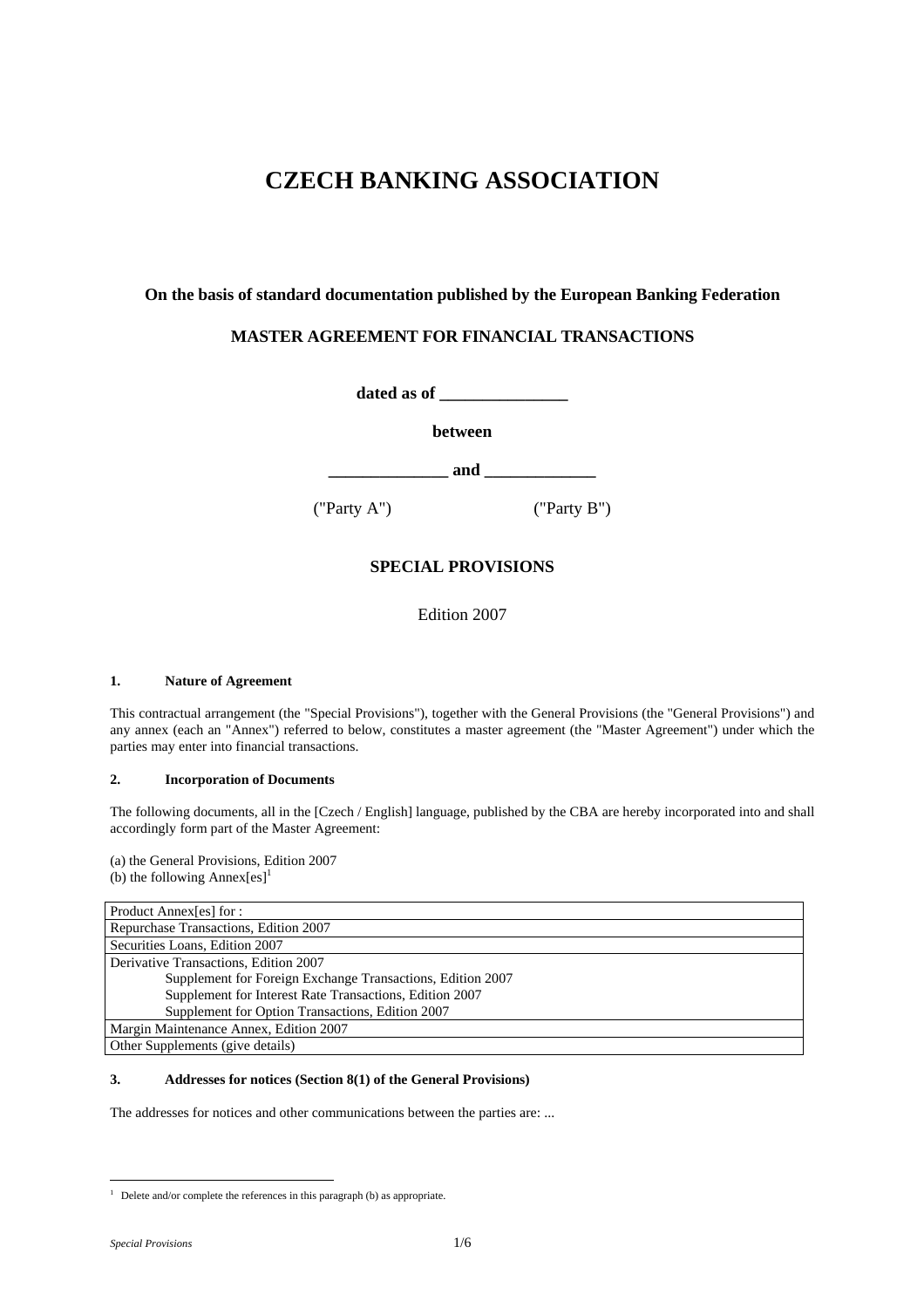#### **4. Governing law, Settlement of Disputes, Jurisdiction, Arbitration (Section 11(1) and (2) of the General Provisions)**

The law governing the Agreement is .................. law.

Settlement of Disputes:

Jurisdiction<sup>2</sup>: The court(s) referred to in Section 11(2) is/are [Municipal Court in Prague].

Arbitration<sup>3</sup>:  $\therefore$  The rules of arbitration referred to in Section 11(2) are the Rules of Arbitration of<sup>4</sup> [The arbitration court attached to the Economic Chamber of the Czech Republic and Agricultural Chamber of the Czech Republic] [Euro Arbitration – European Center for Financial Dispute Resolution] [the International Chamber of Commerce]<sup>§§</sup> [other]<sup>§§</sup> [with which each party agrees to comply].

The parties agree to submit those disputes to [a single] [three] arbitrator[s].

Such arbitration shall take place in [Prague].

\_\_\_\_\_\_\_\_\_\_\_\_\_\_\_\_\_\_\_\_\_\_\_\_\_\_\_\_\_\_\_\_ \_\_\_\_\_\_\_\_\_\_\_\_\_\_\_\_\_\_\_\_\_\_\_\_\_\_\_\_\_\_\_\_\_

\_\_\_\_\_\_\_\_\_\_\_\_\_\_\_\_\_\_\_\_\_\_\_\_\_\_\_\_\_\_\_\_\_ \_\_\_\_\_\_\_\_\_\_\_\_\_\_\_\_\_\_\_\_\_\_\_\_\_\_\_\_\_\_\_\_\_\_

The language[s] in which arbitration shall be conducted [is] [are] [Czech / English].

#### **5. Other provisions**

 $\overline{\phantom{a}5}$ 

(Name of Party A) (Name of Party B)

 $\text{Title}(s)$ :  $\text{Title}(s)$ :

By: By:

Name(s): Name(s):

i Delete if not applicable.

Delete if not applicable.

If arbitration is selected, specify which rules apply.

<sup>5</sup> Insert amendments (which may be provisions from the attached Appendix) or state "None".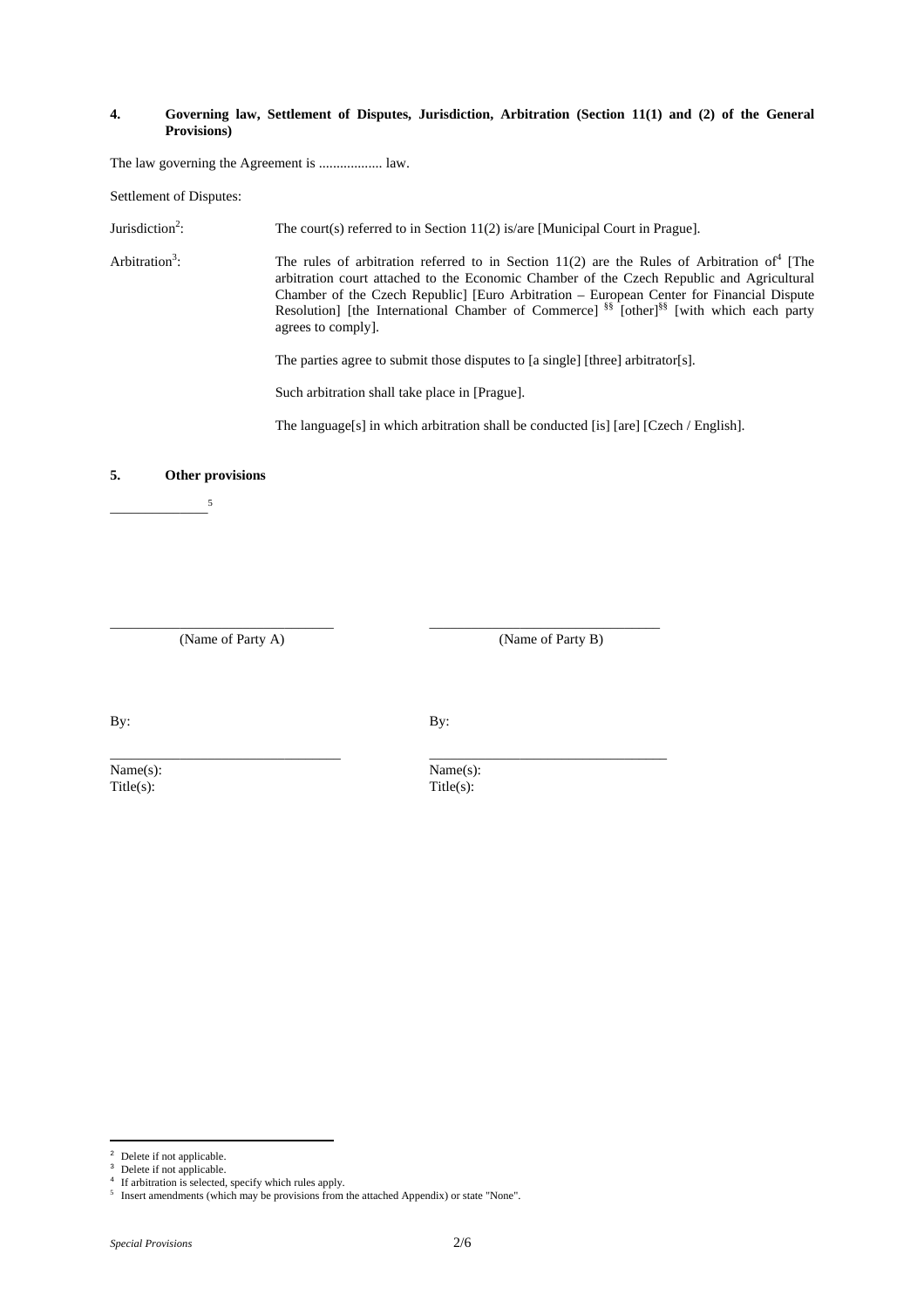# **Appendix (Checklist) Elections and Amendments<sup>6</sup>**

## **I. General Provisions**

#### (1) Section 1(4) (Single Agreement)

The provisions of Section 1(4)(iii) shall not apply between the parties.

## (2) Section 3(4) (Payment Netting)

The principle set forth in Section 3(4), first sentence, of the General Provisions is hereby extended so as to apply also to:

- mutual payments in the same currency in respect of [the following types of Transactions: ...][all types of Transactions] and
- mutual deliveries of assets that are fungible with each other and are due in respect of [the same Transaction] [the following types of Transactions: …] [all types of Transactions].

## (3) Section 3(5) (Late Payment)

The interest surcharge referred to in Section 3(5) shall be ... % per annum.

#### (4) Section 3(8) (Market Value)

The price source for determining the Market Value of Securities shall be...

## (5) Section 5(2) (Guarantor/Guarantee)

Guarantor means

- in relation to Party A: ... (whose jurisdiction of organisation/incorporation is ...)
- in relation to Party B: ... (whose jurisdiction of organisation/incorporation is ...).

#### Guarantee means

- in relation to Party A: ...
- in relation to Party B: ...

#### (6) Section  $6(1)(a)(v)$  (Default under Specified Transactions)

Section  $6(1)(a)(v)$  will apply to [Party A][Party B][both parties] and "Specified Transactions" are ..... (e.g.: derivative and other trading transactions (to be specified) entered into with the other party to the Agreement and/or with any third party).

## (7) Section 6(1)(a)(vi) (Cross Default)

Section  $6(1)(a)(vi)$  shall not apply/apply only to Party [A] [B] and not to the other party/apply with the following modifications:

The Default Threshold is:

- in relation to Party A: ...
- in relation to Party B: ...
- (8) Section  $6(1)(a)(viii)$  (Insolvency Events)

i<br>Li 6 These provisions refer to clauses of the Master Agreement contemplating possible choices or modifications to be made in the Special Provisions. When any such provision is not inserted, the relevant fall back provision specified in the Master Agreement will apply. Parties may insert these provisions (or any other clause amending the terms of the Master Agreement) in paragraph no 5 (Other provisions) of the Special Provisions.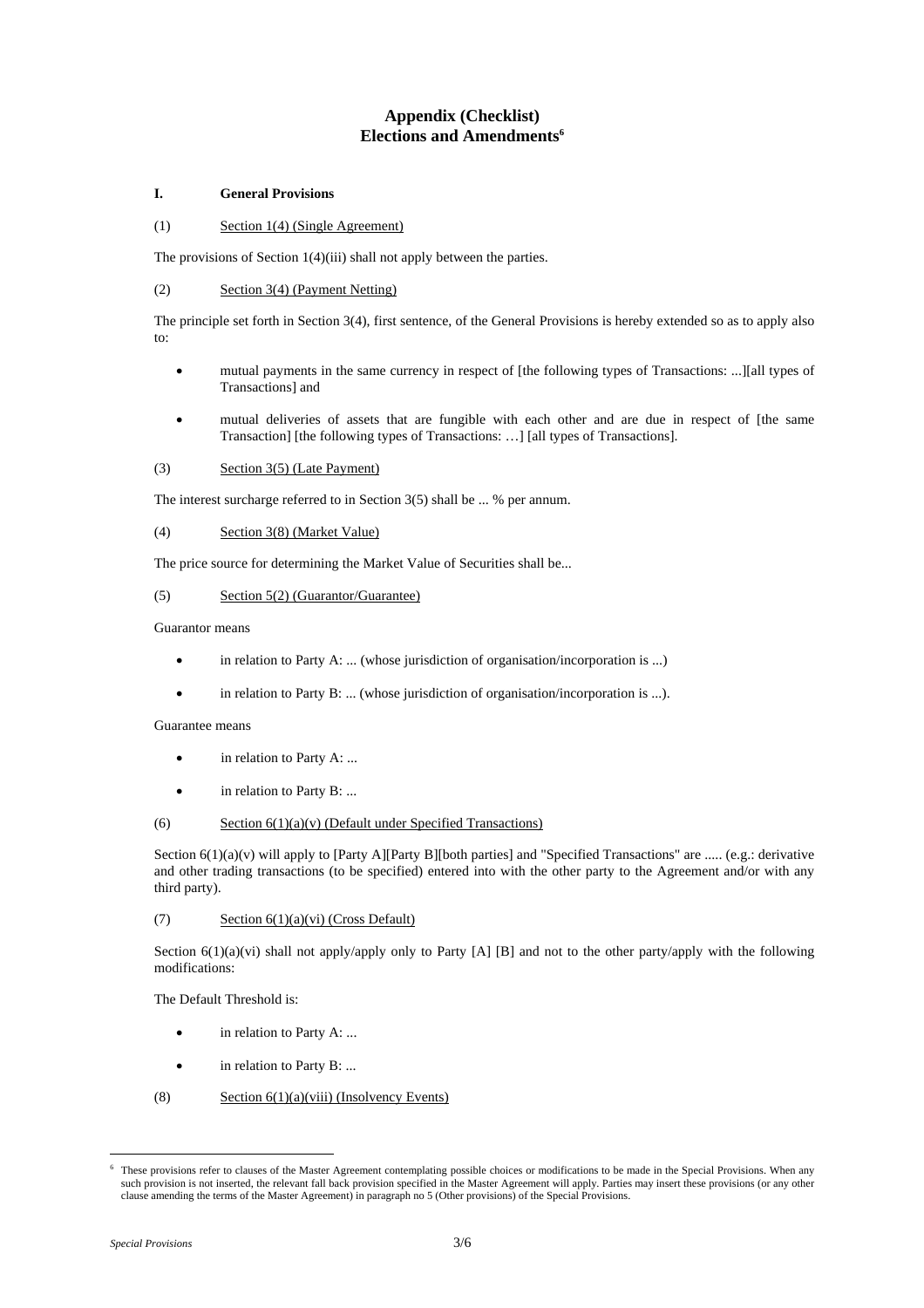The following shall, in addition to each party's country of organisation, incorporation, principal office or residence, be a Specified Jurisdiction:

- in relation to Party A: ...
- in relation to Party B: ...

Sub-paragraph (viii) (5) (B) shall not apply/shall apply with a period of ... days instead of thirty days/shall apply only to Party [A] [B].

#### (9) Section 6(1)(b) (Automatic Termination)

Section 6(1)(b), second sentence, shall not apply/shall apply only in relation to Party [A][B].

(10) Section 6(2)(a) (Change of Circumstances)

Section  $6(2)(a)(ii)$  shall extend to an Impossibility Event.

#### (11) Section (7) (Final Settlement Amount)

This agreement shall be the agreement on the final settlement (close-out netting) under the special legal regulation on the capital market (under the terms of Section 197 of Act No. 256/2004 Coll. on Capital Market).

#### $\text{Section 7}(1)(b) \text{ (Conservation)}$

"Base Currency" means...

#### (13) Section 8(1) (Manner of Giving Notices)

The electronic messaging system(s) for purposes of Section 8(1) is/are: ...

#### (14) Section 9(1) (Booking Offices)

Booking Offices may be

| in relation to Party A: | - for Repurchase Transactions: |
|-------------------------|--------------------------------|
|                         | - for Securities Loans:        |
|                         | - for Derivative Transactions  |
| in relation to Party B: | - for Repurchase Transactions: |
|                         | - for Securities Loans:        |
|                         | - for Derivative Transactions  |

#### (15) Section 10(4) (Documents)

The following documents shall be delivered by Party A and Party B, respectively, by the dates specified below:

Type of document To be delivered by (date)

# Party A: List, identification and telephone contact of persons entitled to enter into individual Transactions Identification of persons entitled to execute Confirmations Identification of persons entitled to confirm the Confirmations

- Party B: List, identification and telephone contact of persons entitled to enter into individual Transactions Identification of persons entitled to execute Confirmations Identification of persons entitled to confirm the Confirmations
- (16) Section 10(9) (Previous Transactions)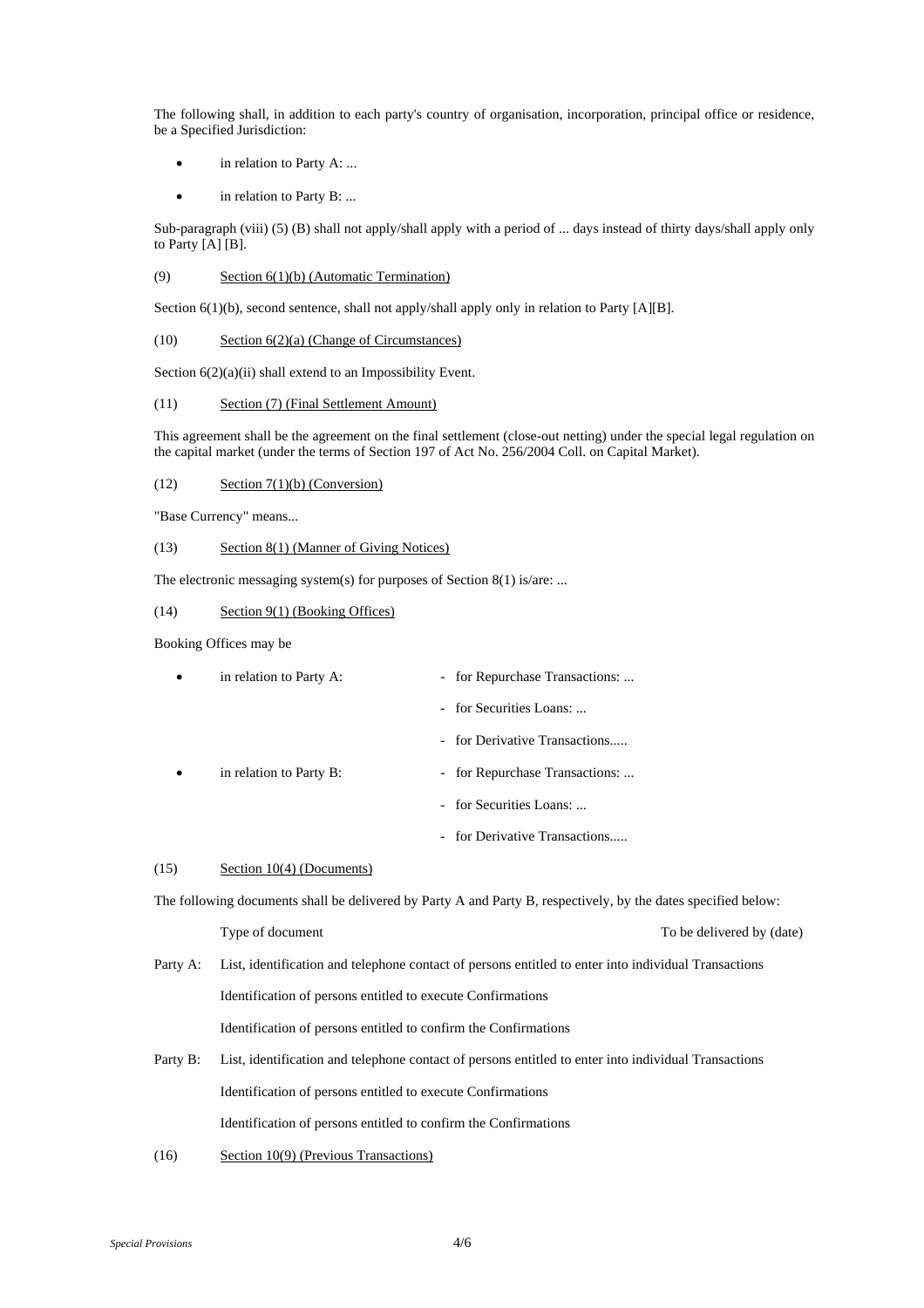Specify relevant transactions (if any) and further details (e.g. effect/cessation of effect of contractual terms governing previous transactions)

# (17) Section 10(10) (Agency Transactions)

Section 10(10) shall not apply / shall apply only to Party [A] [B].

## (18) Section 11(3) (Service of Process)

The Process Agent (Section 11(3)) is

- in relation to Party A: ...
- in relation to Party B: ...

#### **II. Margin Maintenance Annex**

## (1) Transactions and groups of Transactions covered

Net Exposure shall be calculated, and Margin transferred, in respect of the following Booking Offices and types of Transactions:

(i) [all Booking Offices in the aggregate]

[each Booking Office of Party  $A/B$ ]<sup>7</sup>

[each pair of Booking Offices of Party A and Party B]<sup>8</sup>

[other arrangement]

(ii) [the aggregate of all Repurchase Transactions, Securities Loans and Derivative Transactions],

 [the aggregate of all Repurchase Transactions, of all Securities Loans and of all Derivative Transactions in each case separately],

 [the aggregate of all Transactions relating to fixed income Securities, of all Transactions relating to equity Securities and of Derivative Transactions, in each case separately],

[each Transaction separately],

[other arrangement].

#### (2) Eligible Margin

Cash Margin: eligible currencies (other than the Base Currency):

| Aurrency | <b>Valuation Percentage</b> | <b>TIME</b>                                  | l'ransferring party |
|----------|-----------------------------|----------------------------------------------|---------------------|
|          | 1%                          | $\mathbf{m}$<br>Party<br>Δ<br>$\overline{1}$ | <b>Party</b><br>B.  |

Interest payable on Cash Margin:

Margin Securities:

|       | <b>Eligible Securities</b>                       | <b>Valuation Percentage</b>                     |           | <b>Transferring party</b> |
|-------|--------------------------------------------------|-------------------------------------------------|-----------|---------------------------|
| (i)   | Negotiable debt obligations issued by the        | $\frac{1}{6}$                                   | [Party A] | [Party B]                 |
|       | Government of [] having an original maturity at  |                                                 |           |                           |
|       | issuance of not more than [one year]             |                                                 |           |                           |
| (ii)  | Negotiable debt obligations issued by the        | $\begin{array}{c} \begin{array}{c} \end{array}$ | [Party A] | [Party B]                 |
|       | Government of [ ] having an original maturity at |                                                 |           |                           |
|       | issuance of more than [one year] but not more    |                                                 |           |                           |
|       | than 10 years                                    |                                                 |           |                           |
| (iii) | Other:                                           |                                                 | [Party A] | [Party B]                 |

(3) "Valuation Agent" means: ...

i<br>Li 7 If one Party acts through more than one office.

<sup>8</sup> If both parties act through more than one office.